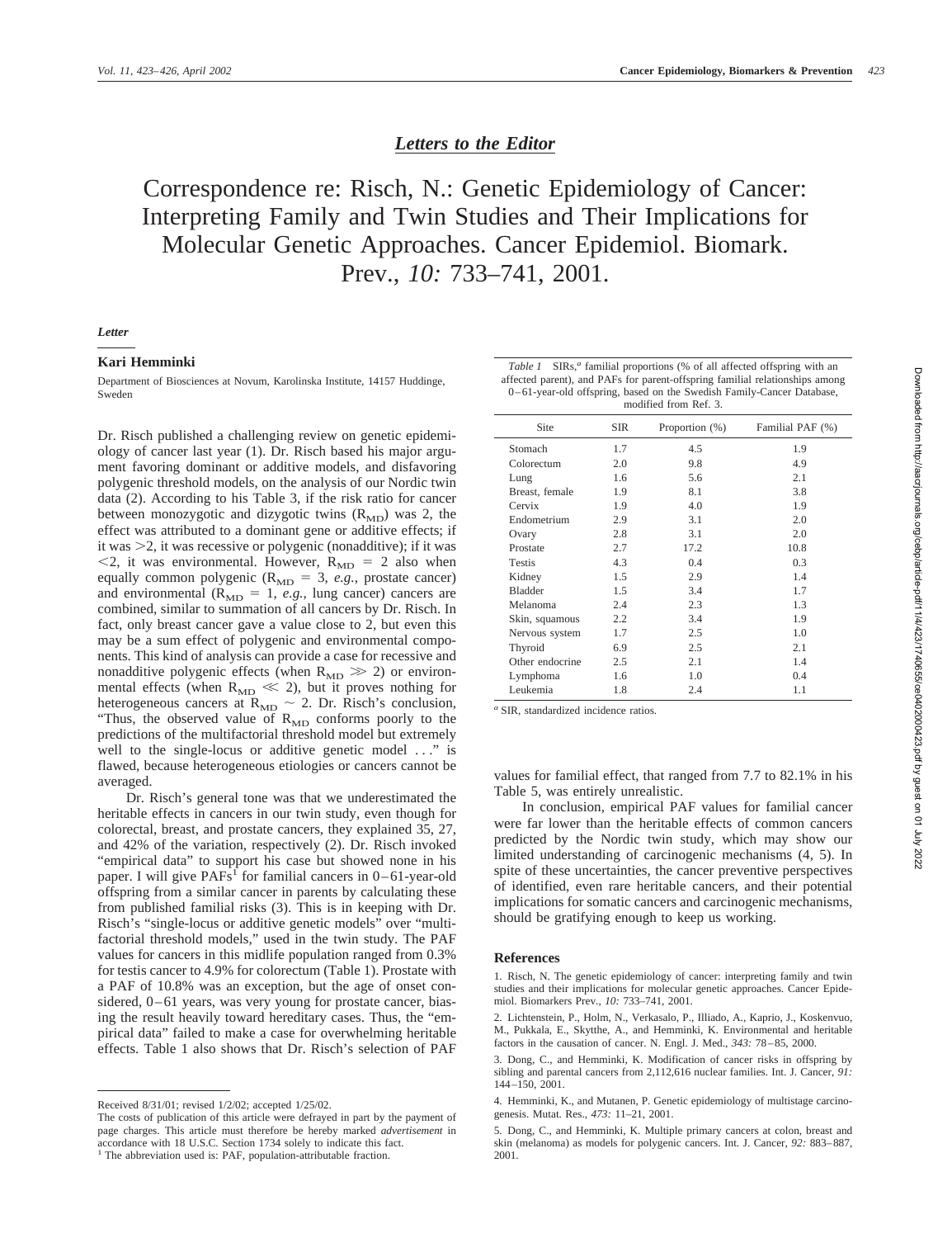#### *Reply*

## **Neil Risch**

Department of Genetics, M322, Stanford University School of Medicine, Stanford, California 94305-5120

Dr. Hemminki raises several interesting points that require additional clarification and discussion. These issues generally relate to: (*a*) evidence of genetic *versus* environmental causes of familial aggregation; (*b*) mode of inheritance (including number and interaction effects of contributing alleles and loci); and (*c*) measures of genetic contribution to a disease (*i.e.* cancer).

**Evidence of Genetic Heritability.** In their Nordic twin analysis, Lichtenstein *et al.* (1) conclude: "Inherited genetic factors make a minor contribution to susceptibility to most types of neoplasms. This finding indicates that the environment has the principal role in causing sporadic cancer." Dr. Hemminki appears to reaffirm this conclusion, although he notes that a few cancers (colorectal, breast, and prostate) had significant heritability estimates in their analysis. These three cancers are among the most frequent, leading to the statistical significance of their heritability estimates. What I demonstrated in the reanalysis of the Nordic twin data, as well as the analysis of the Utah and Swedish family study data, is that most, if not all cancers (including the rare ones) were consistent with a similar degree of familial aggregation and twin concordance. The rarer cancers appeared to be less heritable only because of small numbers (2, 3). Dr. Hemminki also notes that familial aggregation may be attributable to environmental factors as well as genetic ones. To this end, we can compare the recurrence risk of various same-site cancers among the first-degree relatives from the Utah study (4), the offspring and siblings in the Swedish family study (5, 6), and the spouses of cancer index cases from the same Swedish study (6). Results are in Table 1. I have calculated the  $FRR<sup>1</sup>$  for each type of relative, similar to the original studies and my previous analysis (2). Table 1 gives a remarkably consistent picture of the role of genetics *versus* environment in the familial aggregation of most cancers. The median and range for FRR for all of the first-degree relatives in Utah is 2.2 (range, 1.3– 8.6), similar to the values for offspring in Sweden, 2.1 (range, 1.9 –15.6). For spouses, the comparable numbers are 1.1 (range, 0.4 –1.4). The Swedish siblings and early onset groups are discussed additionally below. The low spouse FRR led Hemminki *et al.* (6) to conclude "familial cancer risks between parents and offspring are likely to be more due to heritable rather than environmental effects." That being the case, the consistently elevated FRR (2.1) for first-degree relatives across cancer sites argues for a genetic interpretation of that number. Furthermore, I have plotted the FRR for the same 16 cancer sites for Utah and Sweden (Fig. 1). Interestingly, there are 3 sites with significantly elevated FRRs in both studies (thyroid, testis, and multiple myeloma). However, after removing those 3 sites, there is no residual correlation in FRRs for

the remaining 13 sites between studies. Thus, the variation around the FRR value of 2.0 for the residual sites in each study is likely attributable mostly to statistical noise. A similar conclusion holds for the twin concordances, where the recurrence risk ratios for monozygotic twins  $(\lambda_M)$  and dizygotic twins  $(\lambda_D)$  are consistent across cancer sites (values of 7.6 and 4.0, respectively) except for breast (values of 4.1 and 2.5, respectively).

**Mode of Inheritance.** Differentiating between various modes of inheritance, even major gene *versus* polygenic, can be a difficult task with family data alone and without identified genes. Sometimes, segregation analysis can be revealing as has been the case for breast, ovarian, and colon cancers. As I indicated previously, the twin concordance ratio  $R_{MD} = (\lambda_M 1/(\lambda_D - 1)$  can also be indicative. A value of 2 is consistent with additive or dominant gene effects, while  $R_{MD} > 2$  is consistent with gene interactions or polygenic inheritance. Because the recurrence data from spouses suggests minimal effects of shared environment (6) (with the possible exception of lung cancer, for which smoking is a major confounder), the consistent value of  $R_{MD} = 2$  across cancer sites argues against strong allelic or gene interactions. Although the  $R_{MD}$  values for individual cancer sites deviate from the average value of 2, I showed previously that this deviation was entirely explainable by sample size and statistical fluctuation (Table 4 in Ref. 2). By contrast, other common diseases with more complex patterns of inheritance consistent with polygenic inheritance or gene interactions show dramatically higher values of  $R_{MD}$  (Table 2).

Recessive inheritance can be revealed by elevated risks to siblings *versus* offspring or parents of index cases. As I discussed previously, for cancer these comparisons are often confounded by age of onset. Table 1 reveals that the Swedish data strongly support dominant or additive inheritance with an age of onset effect rather than recessive inheritance. While for all of the index cases the median FRR for offspring is 2.1, it rises to 4.2 for offspring of index cases with onset before age 50. These numbers are virtually identical to those from Utah. In the sibling study, the average age of onset of the index cases was 38–42 years of age (5), comparable to index cases in the early onset subgroup used for offspring risks. The observed median sibling FRR of 3.5 is, thus, comparable to the offspring FRR for a similarly aged group of index subjects. It is also noteworthy that the age of onset effect is not observed in spouses, supporting its origin being genetic.

Dr. Hemminki also comments on risks to offspring of dual matings as discriminative of mode of inheritance. Unfortunately, the numbers reported  $(7)$  are so small  $(n = 5)$ for breast cancer and  $n = 2$  for melanoma) and confidence intervals so large that little can be said on this point with confidence. He also comments on the strong evidence of association of family history with risk of multiple primary tumors found in his studies (8, 9) as has also been observed by others (10). Indeed, these elevated risks are most consistent with major dominant gene effects (10, 11). The fact that increased risk of subsequent primary tumors in first diagnosed cases was also observed in the absence of a family history was taken as evidence of polygenic inheritance (8); however, no argument as to why such an effect should be polygenic has been given.

**Measures of Genetic Contribution.** Dr. Hemminki has calculated the PAF associated with a positive family history. What I calculated (Table 5 of Ref. 2) is the PAF associated with specific gene effects. The two are not the same. What I showed

Received 11/6/01; accepted 1/31/02.

The costs of publication of this article were defrayed in part by the payment of page charges. This article must therefore be hereby marked *advertisement* in accordance with 18 U.S.C. Section 1734 solely to indicate this fact.

<sup>&</sup>lt;sup>1</sup> The abbreviations used are: FRR, family risk ratio; PAF, population attributable fraction.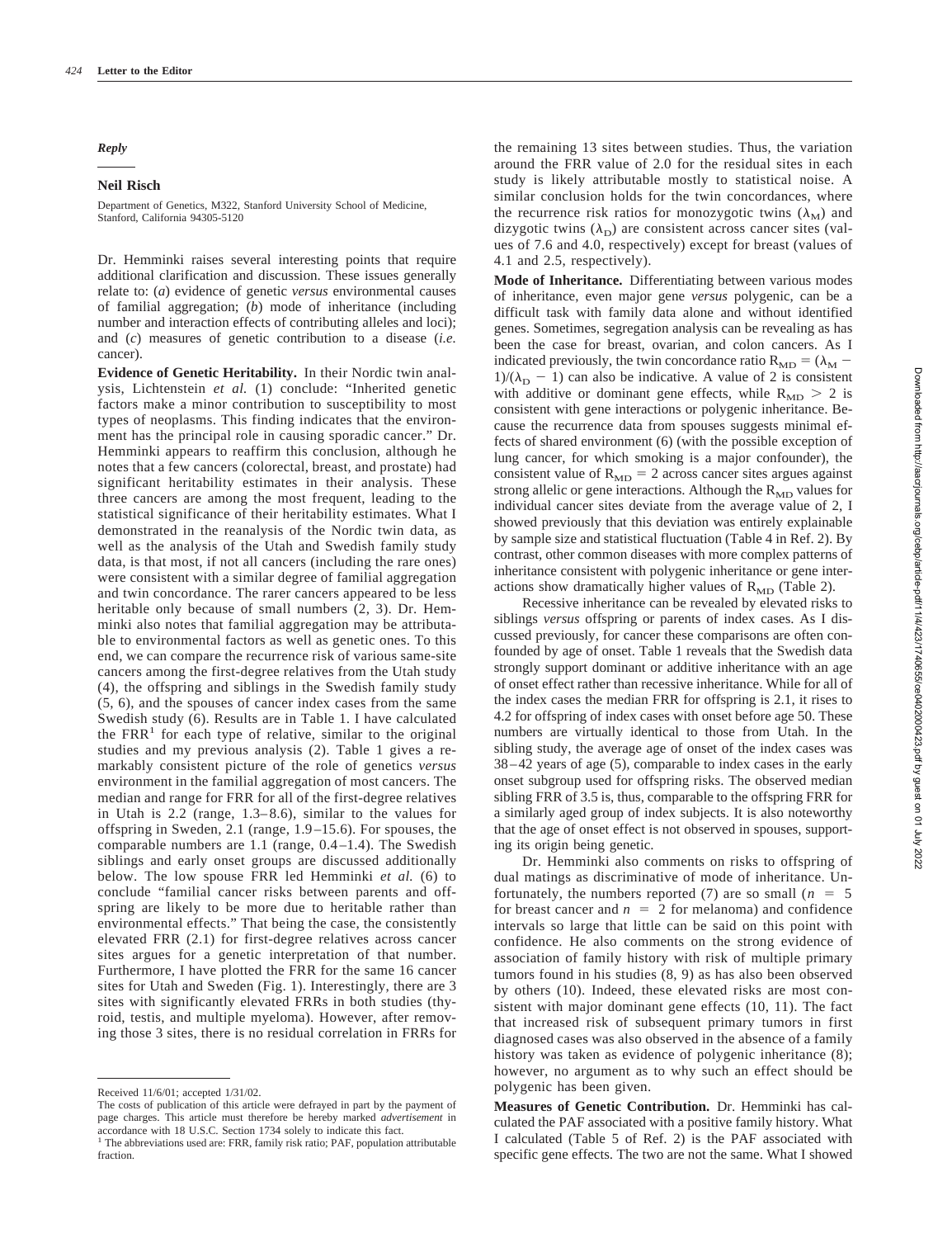|                 |             |                  |                    | Table 1     | FRRs in Utah and Sweden |             |                |             |              |             |
|-----------------|-------------|------------------|--------------------|-------------|-------------------------|-------------|----------------|-------------|--------------|-------------|
|                 |             | Utah             |                    |             |                         |             | Sweden         |             |              |             |
|                 |             | All first degree | Offspring          |             |                         |             | <b>Spouses</b> |             |              |             |
|                 | All         | Early onset      | Ratio <sup>a</sup> | A11         | Onset $<$ 50            | Ratio       | Siblings       | All         | Onset $<$ 50 | Ratio       |
| Number of sites | 26          |                  | 9                  | 17          | 16                      | 16          | 17             | 17          | 17           |             |
| Median FRR      | 2.2         | 4.1              | 1.9                | 1.9         | 4.2                     | 2.2         | 3.5            | 1.1         | 1.0          | 1.0         |
| Range           | $1.3 - 8.6$ | $1.8 - 9.0$      | $1.0 - 4.5$        | $1.5 - 9.5$ | $1.9 - 15.6$            | $1.0 - 3.9$ | $2.0 - 12.4$   | $0.4 - 1.4$ | $0.0 - 2.9$  | $0.0 - 2.5$ |

*<sup>a</sup>* Ratio is the ratio of FRRs for early onset *versus* all index cases. In Utah, early onset is defined as before age 50 or age 60, depending on site.



| <i>Table 2</i> Twin relative risks and $R_{MD}$ for other diseases |            |                   |                   |          |  |  |
|--------------------------------------------------------------------|------------|-------------------|-------------------|----------|--|--|
| Disease                                                            | Prevalence | $\lambda_{\rm M}$ | $\lambda_{\rm D}$ | $R_{MD}$ |  |  |
| Type 1 diabetes                                                    | 0.4%       | 95                | 20                | 4.9      |  |  |
| Schizophrenia                                                      | 1.0%       | 48                | 10                | 5.2      |  |  |
| Multiple sclerosis                                                 | 0.1%       | 270               | 34                | 8.2      |  |  |
| Crohn's disease                                                    | 0.1%       | 425               | 40                | 10.9     |  |  |
| Autism                                                             | 0.1%       | 750               | 30                | 25.8     |  |  |

is that a specific gene or genes could produce the identical family recurrence patterns and heritability estimates, yet dramatically different PAFs depending on their allele frequencies and relative risks. Consider the following notation:  $K_p$  = prevalence in parents;  $K_o$  = prevalence in offspring;  $R_a$  = risk to offspring of affected parent;  $R_{\text{u}} =$  risk to offspring of unaffected parent;  $RR_{au} = R_a/R_u$ . Then the family history PAF can be approximated by  $2K_p$  ( $RR_{au}$  - 1) when both sexes are affected or half that value for cancers affecting one sex only. As can be seen from this formula, the family history PAF depends on the prevalence of the tumor. This is consistent with the

results given by Hemminki (his Table 1) which show the highest PAFs for the most common cancers (breast, prostate, and colorectum). Furthermore, for the examples I gave in Table 5 of (2), the family history PAF would be  $\sim$  5% for breast cancer, and ranging between 0.5% and 1.5% for other tumors with frequencies  $(K_p)$  ranging from 0.1% to 1%, similar to the numbers given by Dr. Hemminki. However, the same table showed that these numbers are consistent with individual genes contributing small or very large PAFs.

I agree that the cancer susceptibility genes identified to date (*BRCA1*, *BRCA2*, and *HNPCC*) account for only a small PAF for breast and colon cancers, although a larger proportion (12–27%) of ovarian cancer (12, 13). However, it is also clear that these genes do not explain the full familial aggregation of these tumors, supporting the existence of additional loci for these and other cancers. These additional loci may individually or collectively contribute substantial PAFs.

Finally, none of these comments should be taken to detract from the value of the impressive family and twin-based cohorts that Dr. Hemminki has developed and described. These remarkable data should be the subject of considerable additional discussion, analysis, and interpretation.